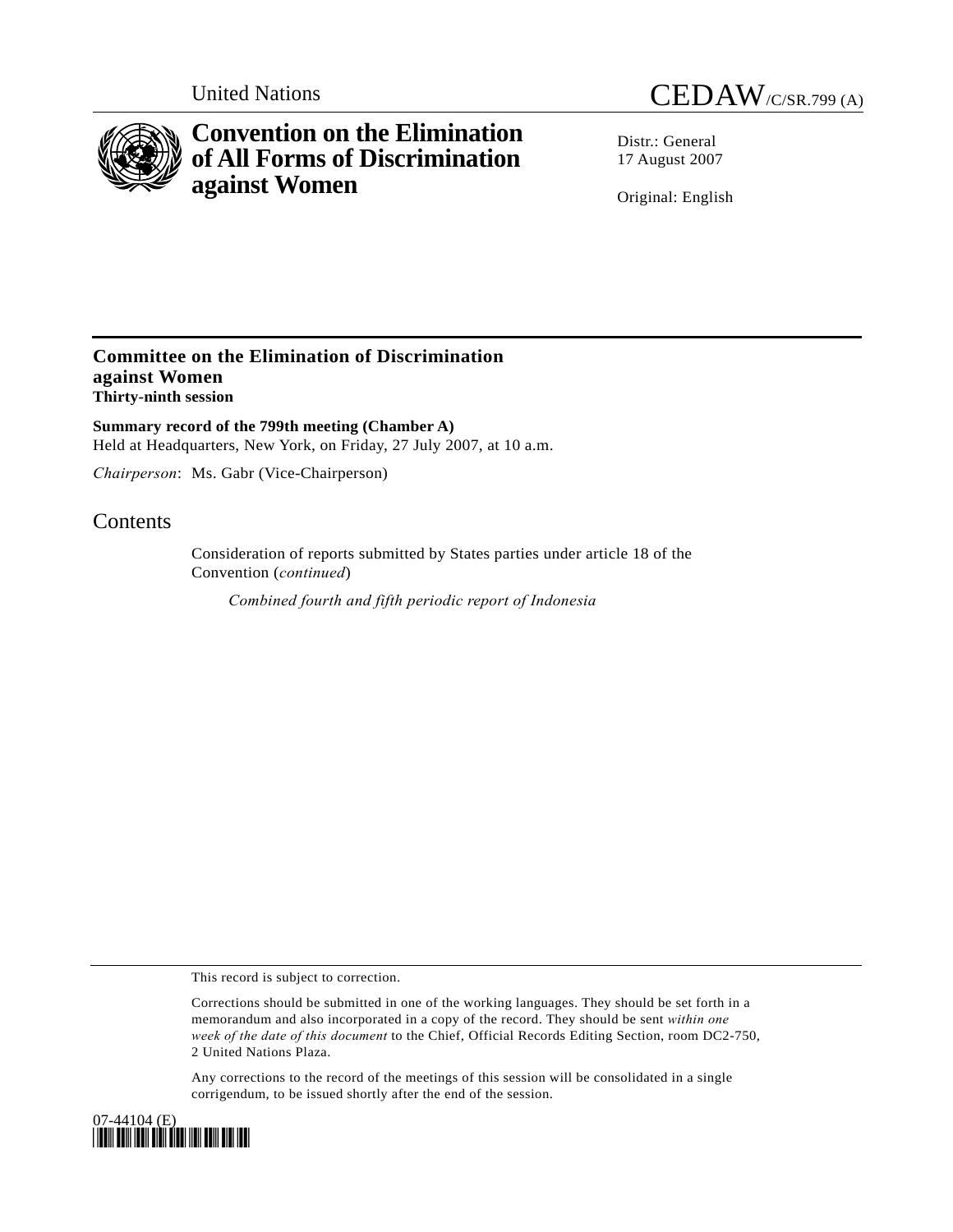*In the absence of Ms. Šimonović, Ms. Gabr, Vice-Chairperson, took the Chair.* 

*The meeting was called to order at 10 a.m.* 

#### **Consideration of reports submitted by States parties under article 18 of the Convention** (*continued*)

 *Combined fourth and fifth periodic report of Indonesia* (CEDAW/C/IDN/4-5; CEDAW/C/IDN/Q/5 and Add.1)

1. *At the invitation of the Chairperson, the members of the delegation of Indonesia took places at the Committee table.*

2. **Ms. Swasono** (Indonesia), introducing the combined fourth and fifth periodic report of Indonesia (CEDAW/C/IDN/4-5), said that four Indonesian women had sat on the Committee during its 25-year existence. The experience that they had gained had benefited national efforts to improve the status of Indonesian women. The Committee's concluding comments on Indonesia's previous reports had been taken into account in the preparation of the combined fourth and fifth report, and various stakeholders had participated in the drafting process. Promotion of the rights of women had always been a priority for her Government, and women's issues had been integrated into the country's development programmes.

3. The period covered by the report constituted a crucial phase in Indonesia's development as a nation: following the downfall of the Suharto regime, Indonesia had begun a process of transformation based on the principles of democratization, economic rehabilitation, respect for and promotion of human rights, the upholding of the rule of law and wideranging decentralization. The period had also seen the election of the country's first woman President. Although many challenges continued to hamper the full implementation of the Convention, strategic plans had been adopted to address those challenges and to advance the cause of gender equality, with strong emphasis on the need for partnership among all stakeholders at all levels. Women's organizations were gaining strength and were pressing for the elimination of discrimination against women.

4. The Law on Domestic Violence, which had been adopted in 2004, provided for protection and rehabilitation for victims of violence and penalties for the perpetrators. The Protection of Witnesses and Victims Act had also been adopted recently. The Health

Act was being amended to ensure equal treatment for women and to include provisions on women's reproductive health and rights, and the Citizenship Act had been amended to prevent discrimination against Indonesian women with foreign spouses. The Population Act had been amended to guarantee the availability of birth certificates to babies born into poor families, a measure that would help to curb the identification fraud involved in human trafficking.

5. Women were particularly vulnerable to trafficking, both overseas and within Indonesia, and the violence associated with it. The Child Protection Act provided for fines for child traffickers, while the Act on the Elimination of Human Trafficking afforded protection to victims of all ages. The second National Action Plan on Human Rights had facilitated preparations for the ratification of the Convention for the Suppression of the Traffic in Persons and of the Exploitation of the Prostitution of Others, the International Convention on the Protection of the Rights of All Migrant Workers and Members of Their Families, and the Optional Protocol to the Convention on the Elimination of All Forms of Discrimination against Women. A special agency had also been set up to protect women migrants at risk of trafficking, to carry out advocacy and capacity-building, and to increase awareness of the issues surrounding trafficking.

6. In 2006, the Special Rapporteur on the human rights of migrants had visited Indonesia at the invitation of the Government and had examined all aspects of migration, giving particular attention to the situation of female domestic workers living both inside and outside the country. He had recommended that steps should be taken to improve the regulation and monitoring of the recruitment of such workers. In the light of the transnational nature of the problem, Indonesia had signed memorandums of understanding with Malaysia, Jordan and Hong Kong, as receiving countries, to ensure the protection of women migrant workers in those States.

7. Marriage Law No. 1 had been amended to bring it into line with the Convention with regard to the issues of polygamy and the minimum age of marriage. The *2007 Law on Natural Disaster Management* included provisions concerning the basic needs of women during the emergency phase of natural disaster management. Women's and children's centres operating in 17 provinces provided services to protect women and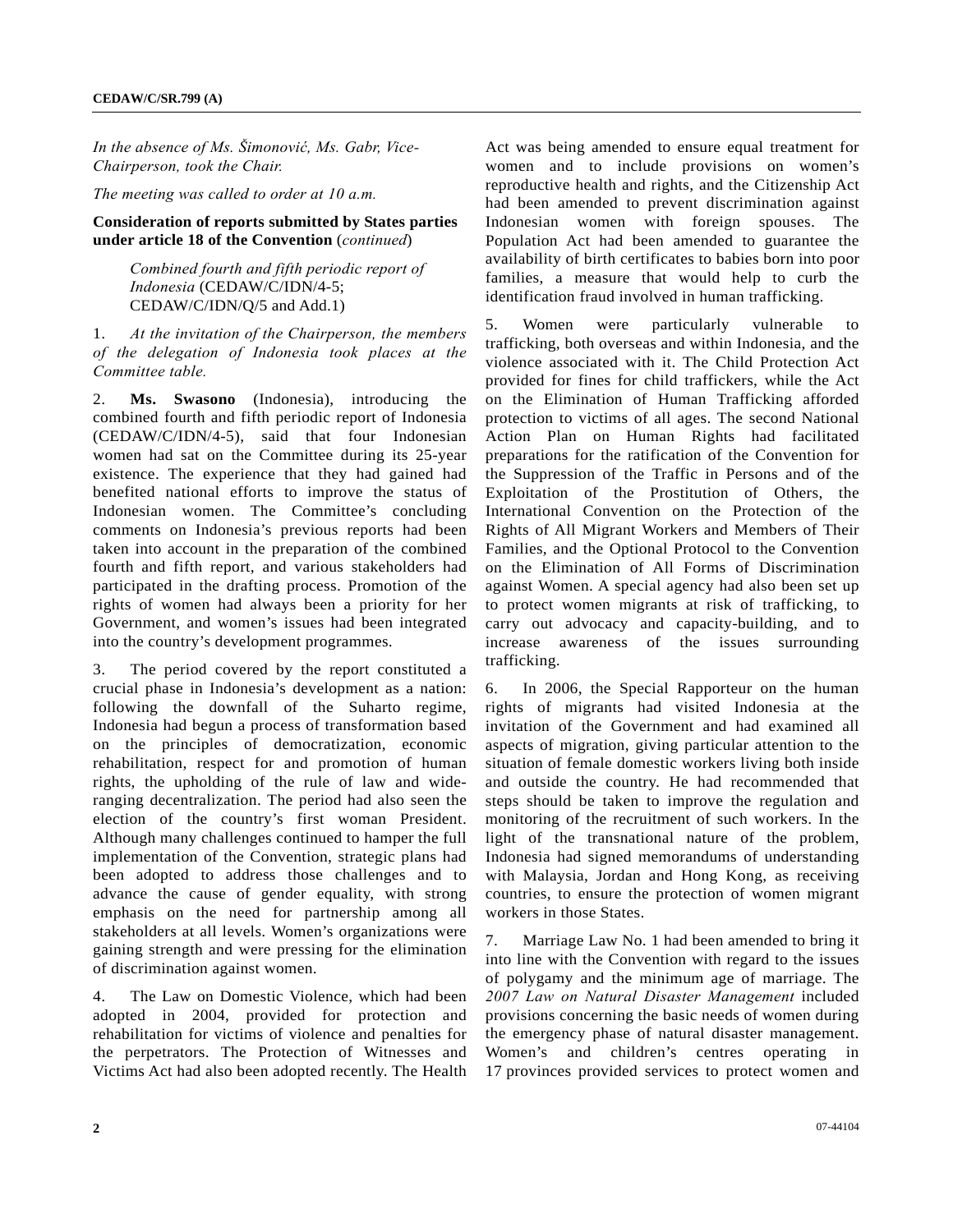improve their quality of life. Other agencies throughout the country were involved in action to empower women, research on gender issues for use in policy formulation, and advocacy work.

8. The Long-Term Development Plan 2005-2025 addressed the issues of gender, women and children, including matters pertaining to violence, exploitation and discrimination. The ratification of the International Covenant on Economic, Social and Cultural Rights and the International Covenant on Civil and Political Rights would help to strengthen national awareness that women's rights were human rights.

9. The draft national plan of action on gender mainstreaming in national development would give effect to the various provisions of the Convention and create a framework for the implementation of gender mainstreaming throughout the country. Local governments were formulating their own plans for implementation at the provincial, district and municipal levels. Pursuant to Presidential Instruction No. 9 of 2000 on Gender Mainstreaming in National Development, a number of working groups and women's bureaus, together with some 300 gender focal points, were also involved in implementation nationwide.

10. The Government had been working in close collaboration with provincial authorities, civil society organizations and United Nations agencies in four main areas: the enactment of legislation free of gender bias and the review of existing laws in order to eliminate gender bias; the upgrading of women's quality of life, as measured by the human development index; the protection of women from violence; and the removal of barriers to women's involvement in public life. Recent initiatives had been put forward for the eradication of illiteracy among women aged 15 to 44 and the provision of schooling assistance for poor families. The Mother-Friendly Movement, which had helped to reduce the maternal and infant mortality rates over the past 11 years, had recently been relaunched in an effort to reduce the rates still further.

11. With regard to the economic position of women, a forum consisting of government agencies, banking institutions and women entrepreneurs had been established to facilitate women's access to loans and other forms of credit, with preference being given to owners of micro- and small enterprises. Small loans were also being provided to women's cooperatives throughout Indonesia.

12. To enhance women's role in politics, political parties were being encouraged to abandon discriminatory practices, incorporate the gender perspective into their party platforms and ensure women's access to leadership positions on an equal basis with men. Amendments to the Laws on General Elections and on Political Parties had been proposed in order to strengthen the links between Parliament and the Caucus of Women in Politics. However, it was recognized that more needed to be done to bolster the participation of women in politics.

13. Changes to the electoral system initiated by the President were expected to enable more women candidates to stand in general elections. An increase in the number of women parliamentarians would make it easier to enact strong legislation in favour of women and to ensure that adequate budgetary provision was made for development programmes benefiting women. Since 2006, provincial and district governments had been provided with central funding for the implementation of such programmes. It was hoped that they would match that funding with allocations of their own in the future.

14. Although progress had been made, a number of challenges remained to be overcome with regard to the empowerment of Indonesian women. First, the new laws and policies that had been adopted were not rigorously enforced, and lack of understanding of their provisions had undermined the process of implementation. Officials therefore needed to be educated about gender issues. Efforts must be made to change male mindsets, which were rooted in the culture of patriarchy that perpetuated the subordination of women. Women also needed to be made aware of their rights.

15. Second, because of the process of decentralization, local governments now had the authority to prioritize development policies, and the pace of implementation was therefore not uniform throughout the country. There was also resistance to change in some quarters. For example, in a growing number of areas, sharia law was being applied in a manner that discriminated against women and violated the Convention. Lastly, frequent natural disasters meant that a growing number of women were struggling just to survive. Often, their urgent needs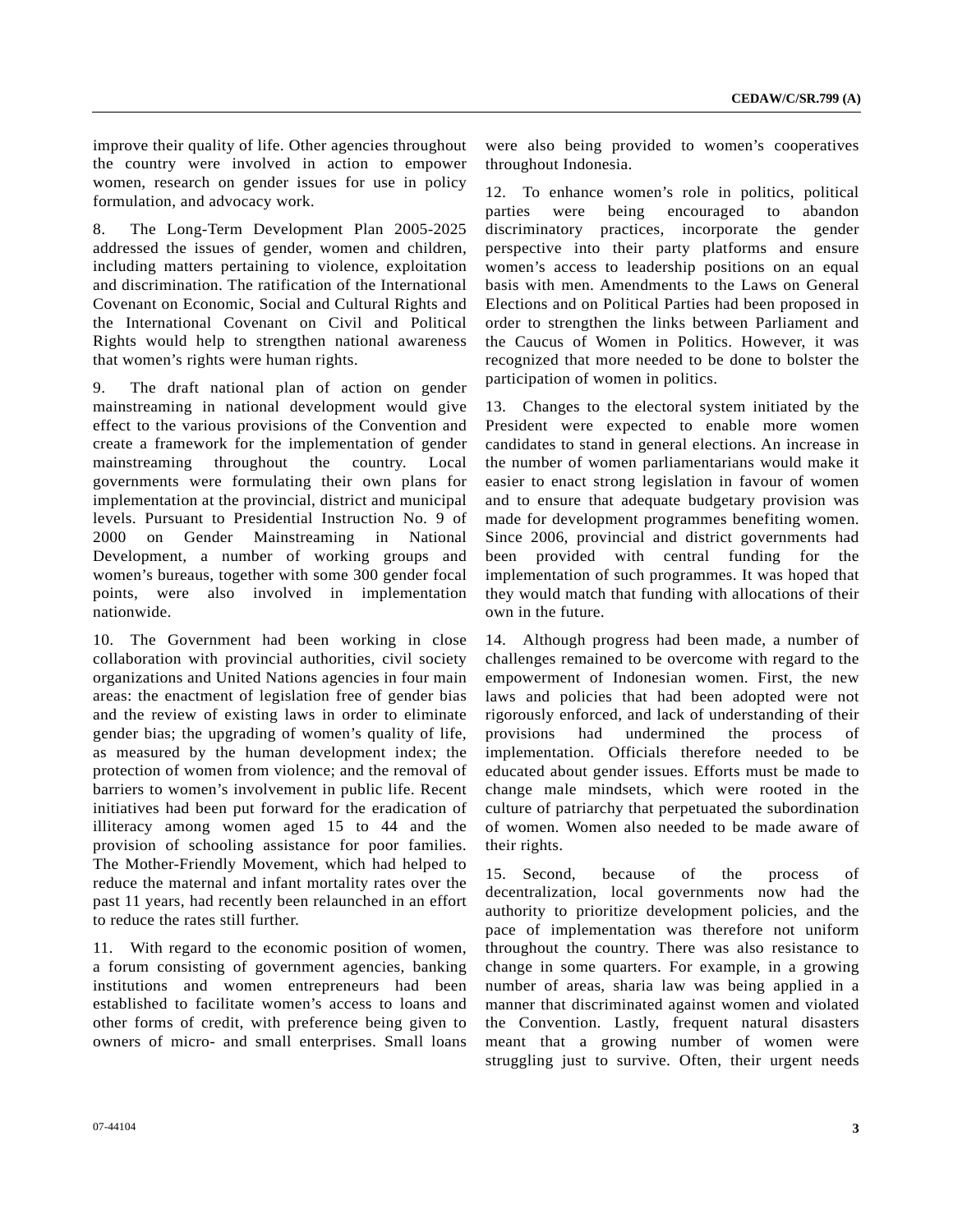were not met. Such women were in no position to increase the momentum for the achievement of women's rights.

16. Indonesia was committed to taking all the necessary measures to accelerate the implementation of the Convention. Since many of the problems affecting Indonesian women, such as trafficking and poverty, were transnational in nature, Indonesia was counting on the continued support of the international community. It was also ready to share its experience in the promotion of women's rights with other countries. It had hosted the 2004 Ministerial Meeting of the Association of Southeast Asian Nations (ASEAN), at which the Declaration on the Elimination of Violence Against Women in the ASEAN Region had been adopted. Indonesia had also been one of the main initiators of the ASEAN Declaration on the Protection and Promotion of the Rights of Migrants, adopted in 2007.

17. During the Asia-Africa Summit held in Jakarta in 2005, a workshop had taken place on the role of women and young people in building cooperation between the two continents. Among other things, the workshop participants had urged Asian and African leaders to help improve the situation of women. The Regional Ministerial Meeting on the Millennium Development Goals in Asia and the Pacific: the Way Forward 2015, also held in Jakarta in 2005, had likewise affirmed the importance of empowering women. The Jakarta Declaration adopted at that Meeting had recognized the importance of integrating gender equality and justice into the Goals.

18. Lastly, Indonesia would remain resolute in its efforts to implement the Convention and would continue to lobby decision-makers at all levels to promote women's empowerment and gender equality. It would provide capacity-building and training to various organizations in order to increase their awareness of gender issues and would also encourage the media to display greater gender sensitivity in their work.

#### *Articles 1 to 6*

19. **Ms. Dairiam**, noting that there were still some 21 laws in effect in Indonesia that discriminated against women, asked whether the standards set out in the Convention automatically took precedence over discriminatory provisions of domestic law, in other

words, whether the Convention was self-executing. If not, she wished to know what steps would be taken to ensure that the obligation to eliminate discrimination against women was made explicit in domestic law. The Committee also wished to know whether, in the event of a conflict between a provision of the Convention and domestic law, the Constitution stated which prevailed. If enabling legislation was needed in order to incorporate the Convention into domestic law, the State party should indicate whether it planned to enact such legislation.

20. The reporting State should explain whether and in what way the constitutional provisions protecting human rights and the right to equality were actionable, for example, whether women could cite the Constitution in claiming the right to equality, and whether there were any specific cases in which they had done so. She also asked what remedies and sanctions were provided for. It was important not only to be able to provide remedies to individual women whose rights had been violated but also to develop jurisprudence through which standards of equality could become part of the domestic legal order.

21. Noting that, under the process of decentralization, local governments enjoyed increased autonomy over certain matters, she expressed concern about the application of sharia law in some parts of the country in ways that discriminated against women. It was her understanding that the central Government had the authority to rescind local by-laws if it so chose. It therefore needed to be more forceful in exercising that authority in order to override discriminatory laws enacted at the local level.

22. **Ms. Begum**, having welcomed the progress made in the implementation of the Convention in Indonesia, said she hoped that Indonesia would consider ratifying the Optional Protocol to the Convention and approving the amendment to article 20, paragraph 1, of the Convention in the near future. The Government should without delay review and amend the 21 discriminatory laws mentioned in the responses to the list of issues and questions (CEDAW/C/IDN/Q/5/Add.1) and should also take action to revoke local regulations that discriminated against women. Positive steps also needed to be taken to implement the various progressive laws that had been enacted, such as the Presidential Instruction on Gender Mainstreaming in National Development and the Law on General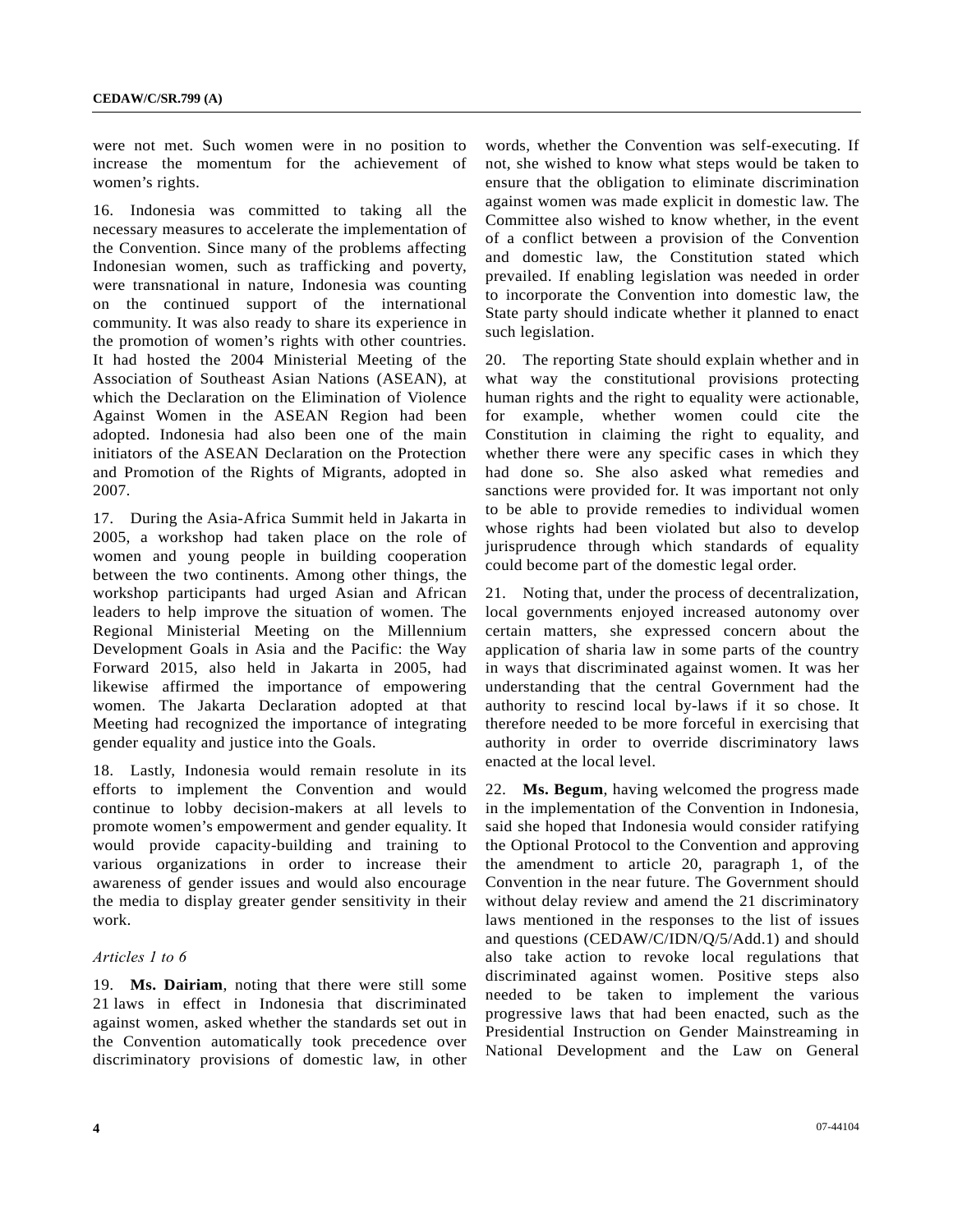Elections, which had introduced a commendable quota of 30 per cent for the number of women candidates.

23. **Ms. Shin** said that it was encouraging that Indonesia was moving towards reform and urged it to ratify the Optional Protocol, as this was an important tool for women in cases of rights violations. She thanked the delegation for its decision to amend article 20, paragraph 1, of the Convention. In view of the decentralization process under way in Indonesia and in the context of reports of increasing religious fundamentalism in some parts of the country, she requested information on the authority of the central Government over local government with regard to the implementation of national policies on gender equality, and on means of reporting violations. Moreover, in view of reports that the dress code was enforced by religious police in some regions and that women who did not veil were denied access to services, she asked how the central Government prevented such occurrences and ensured that its gender policies were implemented by local government.

24. Further information was requested on the implementation of the Population Act and the registration of births, as it appeared that the policy was being applied unevenly and imposing additional financial burdens upon women. She asked how the Government ensured that women victims of the tsunami living in camps received basic emergency needs and were not subjected to sexual harassment and violence and whether any centre existed through which they could register complaints. In the context of reported abuses by and illegal payments to permanent housing aid officials, she also requested information on the monitoring of housing aid distribution and sought guarantees of good conduct on the part of officials.

25. **Ms. Gaspard** said that, in view of the size of Indonesia and the challenges that it faced in ensuring gender equality, it would be helpful if the machinery for doing so was strongly reinforced in terms of financial and human resources. While efforts to decentralize served to strengthen democracy and improve governance, they could also result in a backlash at the provincial level. It was the duty of the central Government to provide financial resources to the local authorities and ensure that the basic national laws and Constitution were respected, in particular with regard to human rights. The rights and autonomy of women were not assured in parts of the country and, in some cases, their rights had been limited. She asked

what the State was doing to ensure that the Constitution and basic laws were not violated and that the Convention was being implemented and emphasized the importance of ensuring that women throughout Indonesia benefited from the positive developments, represented in a number of laws and programmes.

26. **Ms. Neubauer** noted that while the Ministry was the central national mechanism for women's empowerment responsible for providing support to the promotion of gender mainstreaming, with coordinating, monitoring and advocacy roles in all ministries and Government institutions, it clearly had no mandate to implement programmes and plans. The Government should consider adding that role to the existing roles of the Ministry and ensure that sufficient resources and support were available for it to perform the tasks assigned to it. She sought clarification on the coordination and relationships between the various mechanisms established in order to support the implementation of the Presidential Instruction on gender mainstreaming and requested further information on the concrete measures employed in order to enhance functional capacity and understanding of gender mainstreaming in the framework of human rights.

27. **Ms. Kalibonso** (Indonesia) said that the Convention had been ratified in 1984 and her country had worked for the past decade to achieve the necessary legal reforms for its implementation. Women's rights had been formally recognized as human rights, and national laws on the elimination of domestic violence, trafficking and witness protection had been reformed. The articles contained in the Convention pertaining to the political rights of women had been included in the national plan, and health laws were being amended significantly, to protect women's rights in the sphere of reproductive health.

28. **Ms. Swasono** (Indonesia) explained that the concept of sharia law in Indonesia was distinct from that in other countries and did not threaten women who worked outside the home. The veil was customary, not compulsory, although in some provinces such as Aceh, the situation could be different. Indonesian sharia also did not stipulate cutting off the hands of thieves or the execution of adulteresses. She referred to the Egyptian custom of female circumcision in order to highlight the distinction between customary and Muslim practices.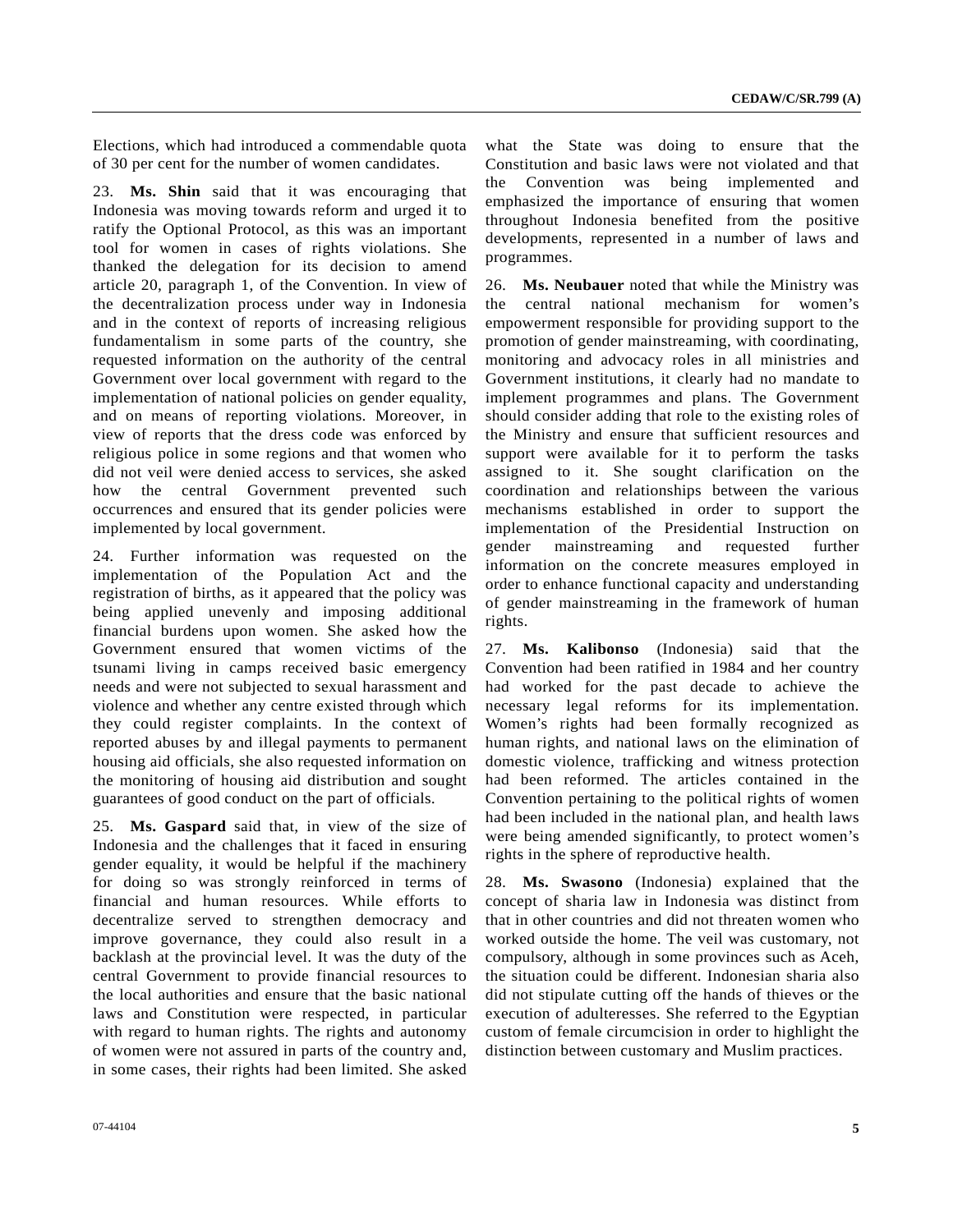29. **Mr. Umar** (Indonesia) emphasized that it was important to distinguish between Arab and Muslim practices. Support for sharia concepts came from secular political activists, rather than from the ulema. He cited as an example that the requirement to read the Qur'an arose from Indonesian custom, rather than from the sharia.

30. **Ms. Swasono** (Indonesia) explained that the Ministry for Women's Empowerment held regular coordination meetings with the heads of all 33 provinces and conducted a number of other regular activities in order to ensure that it was in contact and acting in coordination with local government bureaus on gender budgeting, planning and programmes. The Ministry coordinated advocacy efforts, monitored progress, provided necessary facilities and provided models of implementation to the provinces.

31. **Mr. Mulyana** (Indonesia) further clarified that coordination between the central and local governments on women's empowerment issues took the form of annual planning coordination meetings attended by officials from the Ministry, in addition to Governors, heads of provincial planning bureaus and bureaus for women's empowerment, at which the programme for the coming fiscal year was discussed.

32. **Ms. Swasono** (Indonesia) explained that 5 per cent of the total budget of each sector must be set aside for the implementation of gender mainstreaming. Most sectors were making efforts to meet the required 5 per cent for women's protection and welfare. Regular meetings were also held with provincial vice-governors responsible for women's programmes. The issue of birth certificates, however, remained to be overcome.

33. **Mr. Sudarmadi** (Indonesia) clarified that the Government sought to provide services to the poor. Action was being taken in order to ensure that the poor were informed of their rights and knew where to go in order to obtain services such as family planning and free birth certificates. This year, the Population Act would be amended to reflect clearly the rights of the poor and the Government's responsibility to them in that area.

34. **Mr. Mulyana** (Indonesia) said that the Ministry of Home Affairs had issued a circular letter instructing governors and district leaders to base local regulations on Regional Autonomy Law Number 32 of 2004. Aceh was the only province that was permitted to issue local regulations concerning the implementation of sharia law; other provinces must comply with national regulations.

35. **Ms. Swasono** (Indonesia) said that the Bureau of Rehabilitation and Reconstruction had launched a gender policy in 2006. Law No. 24/2007 on natural disaster management provided that, during the emergency phase, the first priority was to provide assistance to the most vulnerable members of the population. The Government had set up three trauma centres for women and children and 17 more were currently being constructed. In the agricultural sector, the Government was striving to provide training for women to increase their earning power. Women participated actively in farmers' meetings and, at the present time, 80 per cent of the leaders of farmers' groups were women.

36. **Ms. Aripumami** (Indonesia) said that there had been some positive developments with respect to the elimination of discriminatory laws in Indonesia; however, the Government was confronted with a complicated situation and continued to face numerous challenges. The national budget allocation for women and gender issues remained inadequate. Although the Government had decreed that each ministry should allocate 5 per cent of its resources for gender mainstreaming, the ministries often did not comply.

37. **Ms. Neubauer** commended the delegation on the adoption of the Law on General Elections, which stipulated that women should comprise at least 30 per cent of the candidates for the legislature. However, she reiterated that the Law could not be fully effective unless it contained sanctions for non-compliance. She drew the delegation's attention to article 4, paragraph 1, of the Convention and general recommendation 25 and pointed out that temporary special measures could be used to improve gender equality in all sectors.

38. **Ms. Shin** asked what measures the Government was taking to ensure the implementation of antidiscriminatory laws and programmes. She was concerned that new discriminatory practices were not being addressed and was particularly disturbed that medical establishments had recently begun offering parents of newborn girls "package deals" that included birth registration, ear piercing and female genital mutilation.

39. **Ms. Pimentel** expressed alarm that, in some regions of Indonesia, parents were selling their daughters into prostitution. Although the Government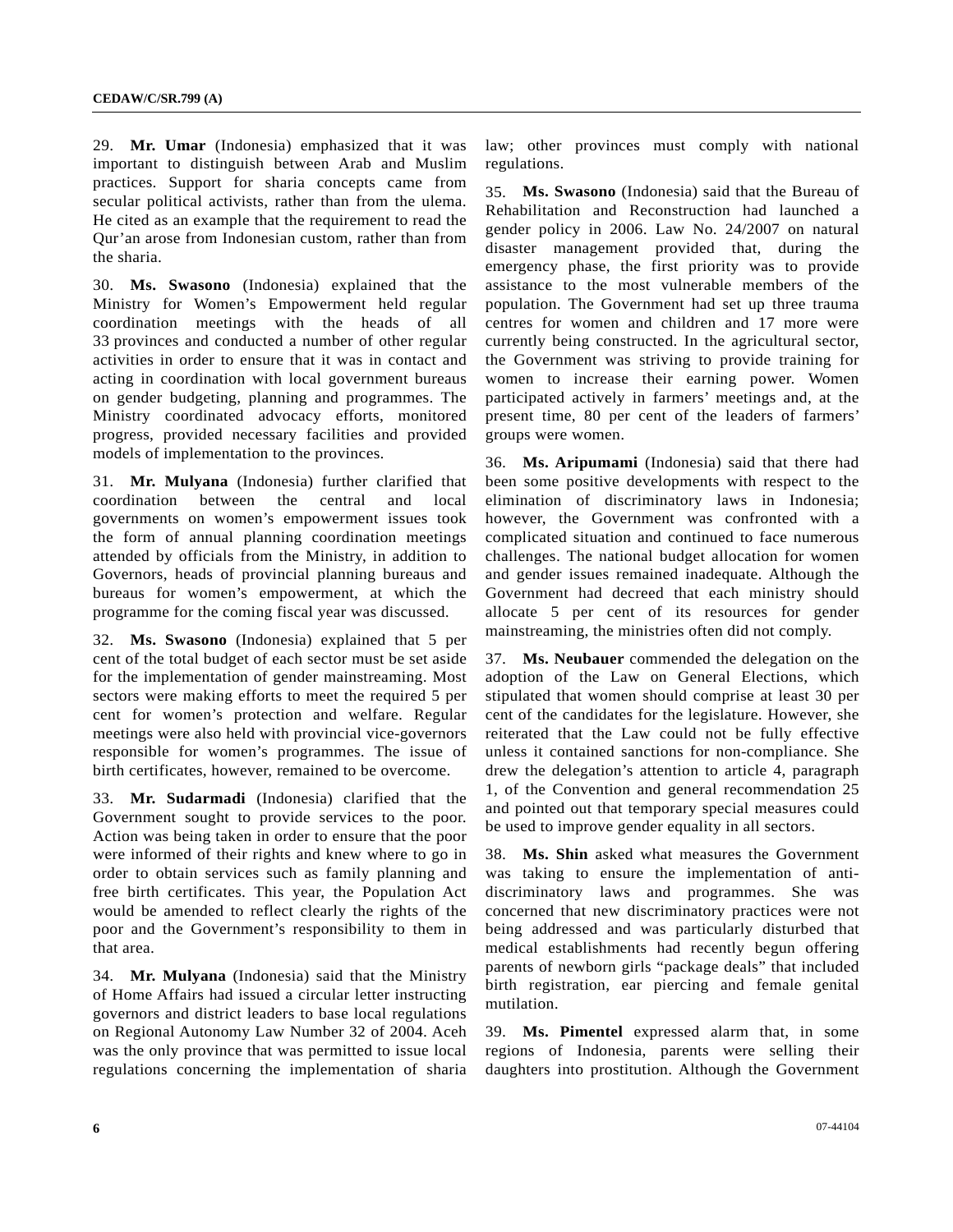had issued decrees on the elimination of commercial sexual exploitation of children and the elimination of trafficking in women and children, alternative sources claimed that the perpetrators were not were being arrested. She would appreciate receiving information on how the Government was enforcing national and regional implementation of those decrees.

40. **Ms. Chutikul** wished to know whether the definition of "trafficking" in the 2007 Law on Anti-Trafficking was in line with the definition in the Protocol to Prevent, Suppress and Punish Trafficking in Persons, Especially Women and Children, supplementing the United Nations Convention against Transnational Organized Crime. She would also appreciate information concerning the imposition of penalties on government officials found to be involved in trafficking activities and the monitoring and evaluation of the Master Plan 2003-2007 on the Elimination of Trafficking in Women and Children.

41. **Ms. Simms** pointed out that there was a clear difference between trafficking and migration. She expressed alarm at the degree of trafficking in Indonesia and requested the delegation to provide data on the number of people who had been arrested and imprisoned. Since trafficking was a consequence of extreme poverty, it was important that poverty reduction strategies should focus on the poorest women in society. With respect to migration, she noted that the families of many women migrant workers remained in Indonesia and wondered whether the Government had set up any support services for such families.

42. **The Chairperson**, speaking as a member of the Committee, asked when the Government of Indonesia intended to ratify the International Convention on the Protection of the Rights of All Migrant Workers and Members of Their Families.

43. **Ms. Swasono** (Indonesia) said that the Law on General Elections was currently being revised and that the amended version would contain legal sanctions for non-compliance. She agreed with Ms. Simms that trafficking was a serious problem in Indonesia and clarified that both the traffickers themselves and government officials who had been implicated in trafficking could be prosecuted under the (2007) Law on Anti-Trafficking.

44. **Ms. Roostiawati** (Indonesia) said that, with a view to increasing the protection provided to Indonesian migrant workers, a new body had been established, the National Board for the Placement and Protection of Indonesian Overseas Workers, located directly under the office of the President of the country. Additional safeguards for Indonesian migrant workers would be provided by the memorandum of understanding (MoU) already signed with Malaysia, and similar agreements were in progress with other countries. Negotiations with Jordan were completed, and the MoU would be signed in the near future in Jakarta. In the case of Kuwait, too, the discussions among senior officials had been concluded, and it was hoped that the MoU could be signed shortly after the one with Jordan.

45. It was hoped that before the end of the current year, with support from UNIFEM, Indonesia would host a meeting of all sending countries, to consider the possibility of establishing a secretariat to look after migrant workers. Thus while there were still problems relating to migrant workers, Indonesia was making efforts to give them better protection.

46. **Ms. Swasono** (Indonesia) said that, in cooperation with the Association of Public Officials, the Ministry for Women's Empowerment was now preparing a target of 30 per cent women's participation in the executive and judiciary branches, matching that in the legislative branch. Monitoring and evaluation of the progress towards the target would be undertaken together with bodies such as the Ministry of Health, or the Ministry of Home Affairs, as well as nongovernmental organizations. It was important to work in synergy with non-governmental organizations (NGOs). Clearly, Government and NGOs would have differing targets and areas of concern, but together they could overcome their shared problems.

47. That had also been the approach taken to the trafficking problem. The new law on trafficking had been born of much discussion not only among various sectors of Government, but also with the police, NGOs and women's organizations. The root cause of trafficking was poverty, and an important tool for tackling both cause and effect was the new National Programme on Community Empowerment. The programme included women's empowerment, and by combating poverty, it would also protect women from prostitution and trafficking.

48. Also in preparation, and ready to go to the Parliament, was a law on pornography. Its intent was to stipulate how the Indonesian people should be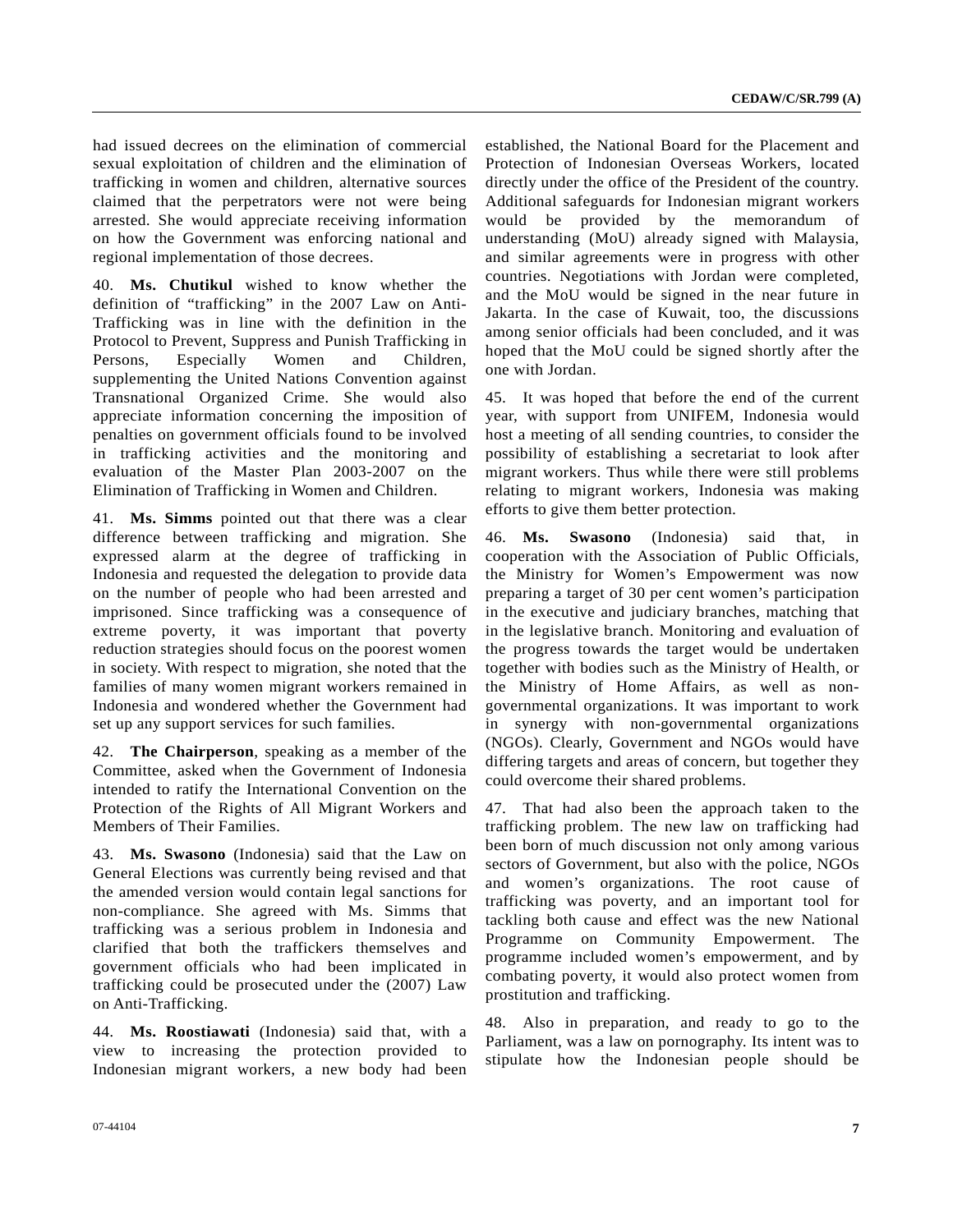protected from the harmful effects of pornography, how the production, distribution and consumption of pornography should be regulated, and what kind of hard-core pornographic materials should be banned entirely. In preparing the law on pornography, the intention had not been to be discriminatory against women, but pornography should be regulated very strictly, because the victims were mostly women and children. When the victims were children, the penalties imposed on perpetrators were a third higher than the standard scale.

49. **Ms. Mulia** (Indonesia) suggested that in the context of Indonesia, introducing democracy was like opening a window: it let in fresh air, but it might also let in troublesome insects. Thus the fundamentalism that could be observed in Indonesia had to be seen as the downside of the country's attempt to introduce greater democratic freedoms. It was true that there were some fundamentalist local laws that seemed to discriminate against women, such as those that prohibited them from working at night, or required them to wear Muslim clothing, but the Government had made a considerable effort to review such laws, in an attempt to reduce the infringement of women's rights. It was hoped that in due time they would be eliminated, but in the meantime Indonesia's desire to create a democratic society and to protect the rights of women would continue to guide all of its endeavours.

50. **Mr. Soejarwo** (Indonesia) said that the main difficulty in implementing gender mainstreaming in education was that some policymakers were not aware of its importance. The Government sought to provide guidance and training for such officers, and then to take the next step by giving more scholarships to girls than to boys, especially poor girls and those from the rural areas, or from remote islands, where they would otherwise have no access to education.

#### *Articles 7 to 9*

51. **Ms. Neubauer** said that the country report and the responses to the list of issues and questions (document CEDAW/C/IDN/Q/5/Add.1) made it very clear that the participation of Indonesian women in public and political life, and the proportion of women representing the Indonesian Government as senior diplomats and ambassadors, remained very low. She asked what activities in the areas of capacity-building and training of women were being undertaken by the Ministry for Women's Empowerment and other relevant organizations. She really wished to know how the Government specifically intended fully to implement articles 7 and 8 of the Convention, as well as general recommendations 23 and 25.

52. According to the responses to the list of issues and questions, the Ministry of Foreign Affairs had formulated a policy benefit for married couples who were both in the diplomatic service, under which they would be posted to countries near to each other. She sought clarification of the intent of that measure, describing it as probably not very effective in encouraging more women to join the diplomatic service.

53. **Ms. Maiolo** noted that the law on quotas that the country had promulgated had been badly applied. It needed to be modified, and penalties introduced for non-compliance with it. Were such sanctions envisaged? She saw a further problem relating to the political parties. There was a need to struggle with the parties in order clearly to understand their by-laws, their rules, and the ratio between women and men within them.

54. A third problem was that of stereotypes in politics. She wished to know if the Government could tackle the financial problem, namely that women, shackled by stereotypes, generally did not have enough money to carry out an electoral campaign. Finally she suggested that a wide-ranging media campaign should be undertaken, and that there should be many more women working in the media. In conclusion, and as an overall comment, quotas alone were not sufficient.

55. **Ms. Begum**, noting that Indonesia in 2006 had amended the Law on Nationality, wondered whether the amendment was in full compliance with article 9 of the Convention. She also wished to know whether an Indonesian woman could transmit her nationality to a foreign husband. The reporting State should indicate whether the amended law had been examined from the point of view of migrant women workers. She had been informed that some Indonesian migrant workers considered the new nationality law to be potentially damaging to them, in that it stipulated that if a woman chose her husband's nationality, after three years she would automatically lose her Indonesian nationality (even if she stayed in Indonesia). If, then, she lived in her husband's country, and ran into problems of domestic violence, her own country by then would have abandoned her and become a foreign land. The